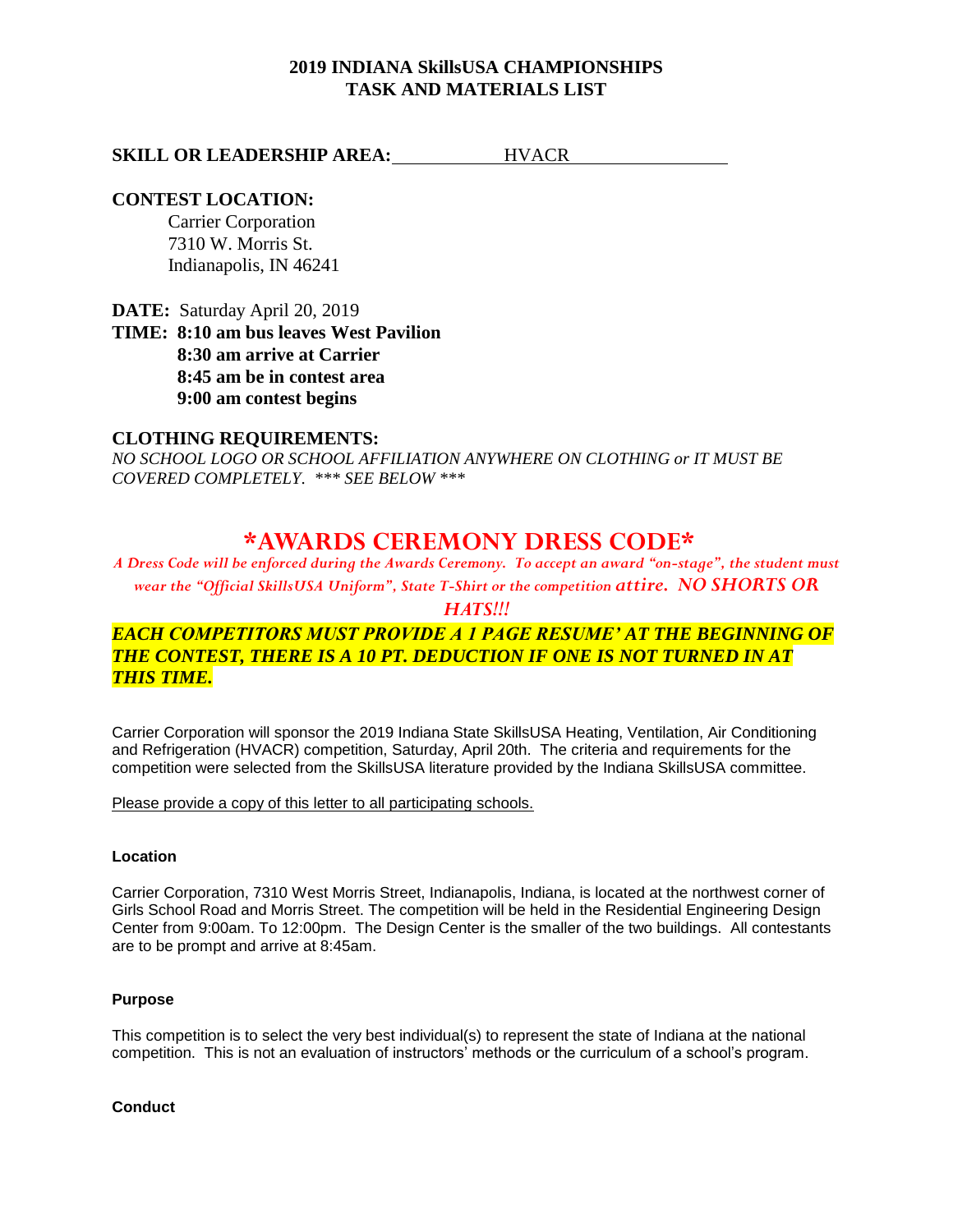Required conduct and attire is outlined in SkillsUSA Technical Standards. We do not require the SkillsUSA official white uniform, but all contestants will be required to dress and conduct themselves in a professional manner.

The following items will be prohibited by students:

- use of tobacco products while on Carrier property
- use of cell phones, pagers, or PDAs
- loose clothing that may be caught in machinery
- clothing which advertises alcohol or tobacco products
- clothing with vulgar characters or language
- clothing that indicates program or school affiliation

#### **Safety**

Contestants **must have and wear safety glasses** in all Skills lab areas. Points will be deducted if safety glasses are not worn. Tinted safety glasses must be worn for the brazing exercise, per Carrier's Safety Policy. These tinted glasses will be provided by Carrier for the students to use during the event. Students should practice brazing using similar tinted glasses before the day of contest to get acclimated.

Gloves will be provided in competition areas where they are considered a safety requirement.

Steel shoes must be worn in some contest areas. If the contestant does not have steel toe shoes, steel toed boot covers will be provided.

Points will be deducted if basic safety rules are not observed.

#### **Skills**

Any instructor on site during the competition will need to remain outside of the competition areas during the contest. They will be offered a tour of the facility before the students compete.

1) Written examination (10% of overall score, 30 minutes)

Bring pencils and erasers. Examination will cover basic installation practices for residential HVAC equipment. It will also cover equipment selection from manufacturers' literature.

2) Airflow Measurement (30% of overall score, 30 minutes)

Measure airflow of a Fan Coil (Electric Furnace) using one of the following methods: Temperature Rise or Static.

3) Brazing exercise (30% of overall score, 45 minutes)

Braze (Oxygen/Propylene) diagrammed tubing assembly to scale using standard installation fittings and copper tubing. Torches will be set for the students if needed.

4) System Troubleshooting:

| Cooling | (15% of overall score, 15 minutes) |  |
|---------|------------------------------------|--|
| Heating | (15% of overall score, 15 minutes) |  |

Student must have understanding of troubleshooting residential air conditioning/refrigeration and gas furnace systems.

5.) Ice Machine Demonstration

If time allows a short training session will be provided for the students (either one-on-one or as a group) to familiarize the students with ice machines and the basic refrigeration cycle. No points will be awarded for this event. It is strictly for demonstration purposes only.